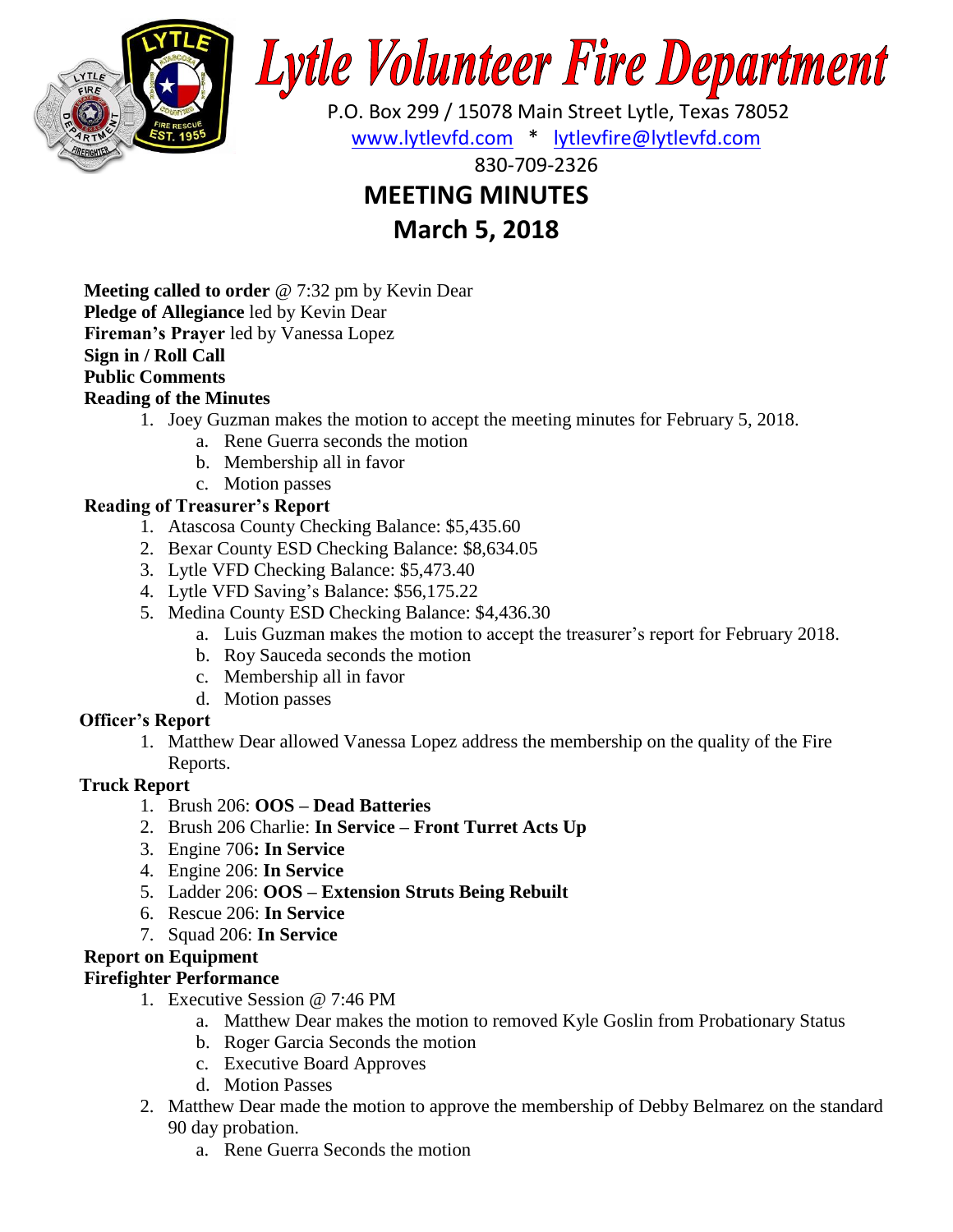- b. Membership all in favor
- c. Motion passes
- 3. Matthew Dear makes the motion to accept the resignation of Danny Robison
	- a. Pedro Fuentes Seconds the motion
	- b. Membership all in favor
	- c. Motion passes

#### **Training Report**

- 1. Up Coming Training Schedule
	- a. March 12 SFFMA Intro Fill in for Completion
	- b. March 19 SFFMA Intro Fill in for Completion
	- c. March 26 SFFMA Intro Fill in for Completion

#### **Old Business**

1. Matthew Dear gave an update on the building project

#### **New Business**

- 1. Matthew Dear made the motion to a lot \$1,400 for an online Fire Officer I Course through Fire in Texas.
	- a. Vanessa Lopez Seconds the motion
	- b. Majority of Membership in favor
	- c. Pedro Fuentes votes Nay
	- d. Motion passes
- 2. Matthew Dear makes the motion to approve the FY 2018 contract with Medina C. ESD #5
	- a. Joey Guzman Seconds the motion
	- b. Membership all in favor
	- c. Motion passes
- 3. Roger Garcia makes the motion to approve the FY 2018 contract with Bexar Co. ESD #5
	- a. Rene Guerra seconds the motion
	- b. Majority of Membership in favor
	- c. Vanessa Lopez votes Nay
	- d. Motion passes
- 4. Vanessa Lopez makes the motion to purchase door decals for \$1,020 from Metro Fire
	- a. Joey Guzman Seconds the motion
	- b. Majority of membership in favor
	- c. Roger Garcia and Pedro Fuentes votes Nay
	- d. Motion passes
- 5. Matthew Dear made the motion to appoint a 5 person Committee to review/revise the Fire Departments Articles of Incorporation, By-Laws, SOG's & Administrative Assistant(s) positions and to allow Kevin Dear to appoint the 5 person Committee.
	- a. Joey Arriaga Seconds the motion
	- b. Kevin Dear appoints the following 5 people
		- i. Matthew Dear
		- ii. Pedro Fuentes
		- iii. Vanessa Lopez
		- iv. Anthony Rond
		- v. Chad Tilley
	- c. Membership all in favor
	- d. Motion passes
- 6. Matthew Dear makes the motion to a lot \$2,620 for the Target Solutions program for 25 members.
	- a. Will Howell Seconds the motion
	- b. Majority of membership in favor
	- c. Roger Garcia votes Nay